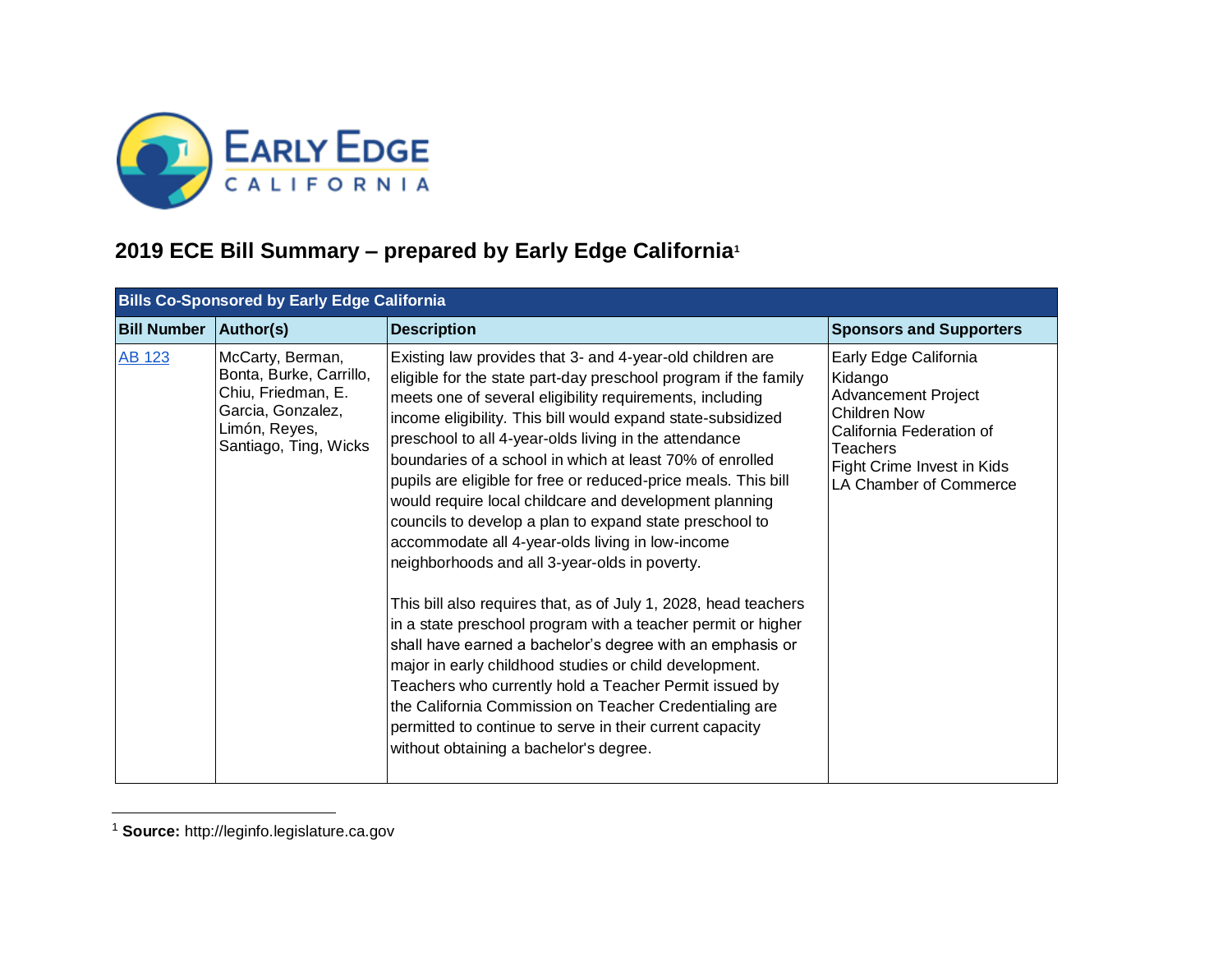|                              | <b>Early Childhood Education Bills</b>                                                                                           | This bill provides for increased reimbursement rates in order<br>to raise the pay of teachers who obtain a bachelor's degree<br>to advance towards parity of pay between state preschool<br>teachers and public school kindergarten teachers.<br>This bill provides for scholarships and other support to be<br>provided to assist current and prospective teachers in<br>obtaining a bachelor's degree.                                                                                                                                                                                                                                                                                                                                                                                                                                                                                                                                                                                                                                                                                                                       |                                                                               |
|------------------------------|----------------------------------------------------------------------------------------------------------------------------------|--------------------------------------------------------------------------------------------------------------------------------------------------------------------------------------------------------------------------------------------------------------------------------------------------------------------------------------------------------------------------------------------------------------------------------------------------------------------------------------------------------------------------------------------------------------------------------------------------------------------------------------------------------------------------------------------------------------------------------------------------------------------------------------------------------------------------------------------------------------------------------------------------------------------------------------------------------------------------------------------------------------------------------------------------------------------------------------------------------------------------------|-------------------------------------------------------------------------------|
| <b>Bill</b><br><b>Number</b> | <b>Author(s)</b>                                                                                                                 | <b>Description</b>                                                                                                                                                                                                                                                                                                                                                                                                                                                                                                                                                                                                                                                                                                                                                                                                                                                                                                                                                                                                                                                                                                             | <b>Sponsors/Supporters</b><br>(as of May 31, 2019)                            |
| <b>AB 124</b>                | McCarty, Berman,<br>Bonta, Burke, Carrillo,<br>Chiu, Friedman, E.<br>Garcia, Gonzalez,<br>Limón, Reyes,<br>Santiago, Ting, Wicks | Existing law states the intent of the Legislature that local childcare and<br>development planning councils provide a forum for the identification of<br>local priorities for childcare and the development of policies to meet<br>the needs identified within those priorities. Existing law requires the<br>county board of supervisors and the county superintendent of schools<br>to select members for the local planning council for that county.<br>Existing law requires local planning councils, upon approval by the<br>county board of supervisors and the county superintendent of schools,<br>to submit to the State Department of Education the local priorities it<br>has identified that reflect all childcare needs in the county, as provided.<br>This bill would require local planning councils to provide information to<br>cities and counties regarding facility needs for early childhood<br>education, including, but not limited to, childcare and preschool, in<br>their jurisdictions. By imposing new duties on local planning councils,<br>the bill would impose a state-mandated local program. | <b>Advancement Project</b><br>EveryChild California,<br>Early Edge California |
| <b>AB 378</b>                | Limon                                                                                                                            | Authorizes family child care (FCC) providers (licensed and license<br>exempt) to form, join, and participate in the activities of provider<br>organizations and to seek the certification of a provider organization<br>to act as the representative for FCC providers on matters related to<br>child care subsidy programs.                                                                                                                                                                                                                                                                                                                                                                                                                                                                                                                                                                                                                                                                                                                                                                                                   | SEIU, AFSCME                                                                  |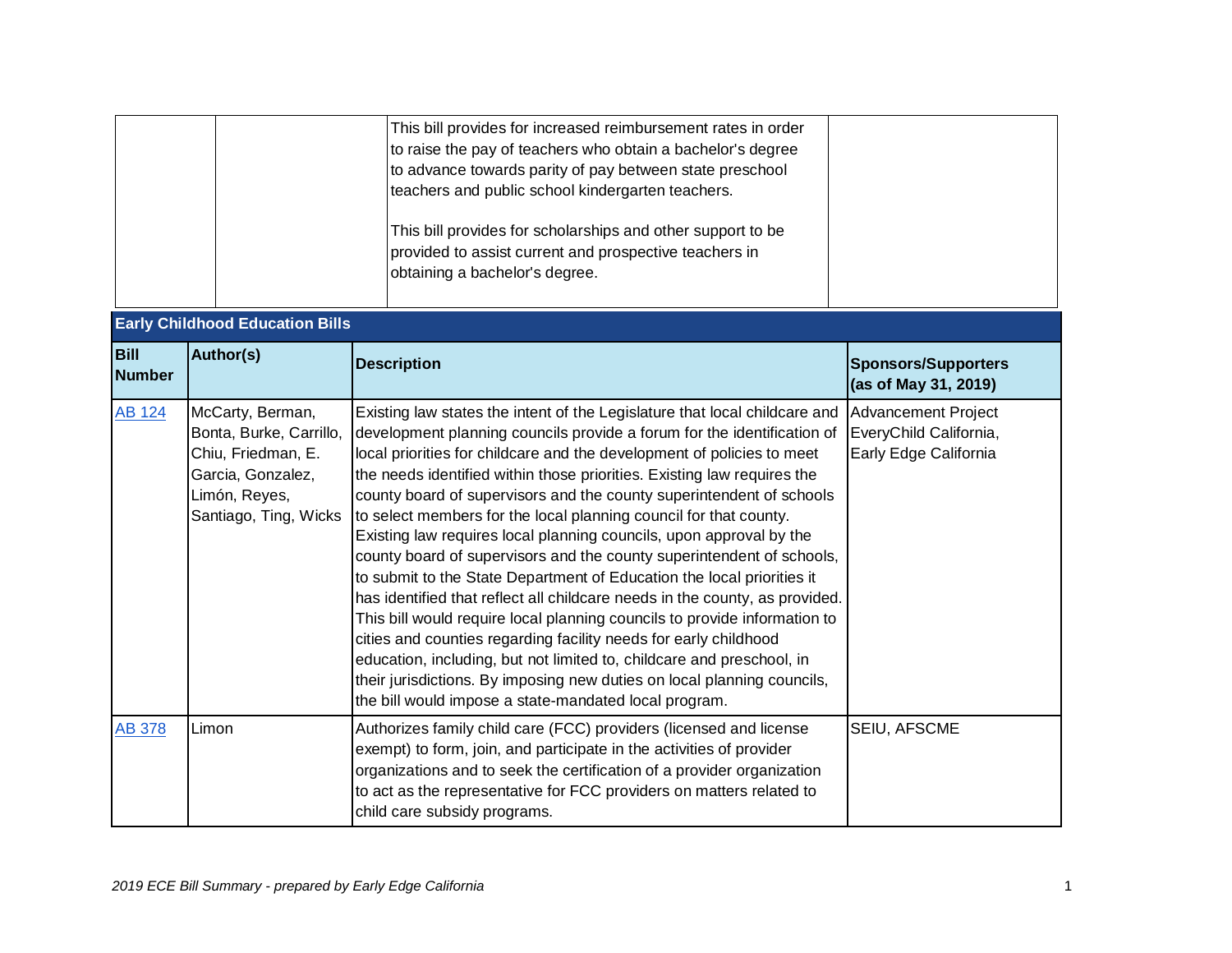| AB6           | Reyes, McCarty                                                                                                                   | This bill would establish in the California Department of Education,<br>on or before January 1, 2021, the Early Childhood Education<br>Branch, in order to ensure a holistic implementation of early<br>childhood education programs and universal preschool. The bill<br>would require the office to have specified responsibilities, including<br>the responsibility of coordinating services with the California<br>Department of Social Services and the California Health and<br>Human Services Agency to ensure that social and health services<br>are provided to children in early childhood education programs and<br>to identify families eligible for early childhood education financial<br>assistance. | American Academy of<br>Pediatrics                               |
|---------------|----------------------------------------------------------------------------------------------------------------------------------|---------------------------------------------------------------------------------------------------------------------------------------------------------------------------------------------------------------------------------------------------------------------------------------------------------------------------------------------------------------------------------------------------------------------------------------------------------------------------------------------------------------------------------------------------------------------------------------------------------------------------------------------------------------------------------------------------------------------|-----------------------------------------------------------------|
| <b>AB 15</b>  | Nazarian, McCarty,<br>Ting                                                                                                       | The Golden State Scholarshare Trust Act establishes the Golden<br>State Scholarshare Trust, under the administration of the<br>Scholarshare Investment Board. This bill would establish the<br>Children's Savings Account Program, under the administration of<br>the board, for the purposes of expanding access to higher<br>education through savings. The program would establish the<br>Children's Savings Account Program Fund in the State Treasury to<br>serve as the initial repository of all monies received from state and<br>private sources for the program, and would continuously<br>appropriate monies in the fund to the board for the program.                                                   | <b>Prosperity Now</b><br>California Asset Building<br>Coalition |
| <b>AB 24</b>  | <b>Burke</b>                                                                                                                     | Expresses Legislative intent to establish a Targeted Child Tax<br>Credit as recommended by the Lifting Children and Families Out of<br>Poverty Task Force as part of a comprehensive strategy to end<br>deep child poverty and to reduce the overall child poverty rate in the<br>state.                                                                                                                                                                                                                                                                                                                                                                                                                            |                                                                 |
| <b>AB 125</b> | McCarty, Berman,<br>Bonta, Burke, Carrillo,<br>Chiu, Friedman, E.<br>Garcia, Gonzalez,<br>Limón, Reyes,<br>Santiago, Ting, Wicks | The Child Care and Development Services Act establishes a system of First 5 California, Child Care<br>childcare and development services for children up to 13 years of age.<br>Existing law requires the Superintendent of Public Instruction to<br>implement a plan that establishes reasonable standards and assigned<br>reimbursement rates, which vary with the length of the program year<br>and the hours of service. Existing law requires the reimbursement<br>system to be submitted to the Joint Legislative Budget Committee.                                                                                                                                                                           | Resource Center, EveryChild<br>California, First 5 LA           |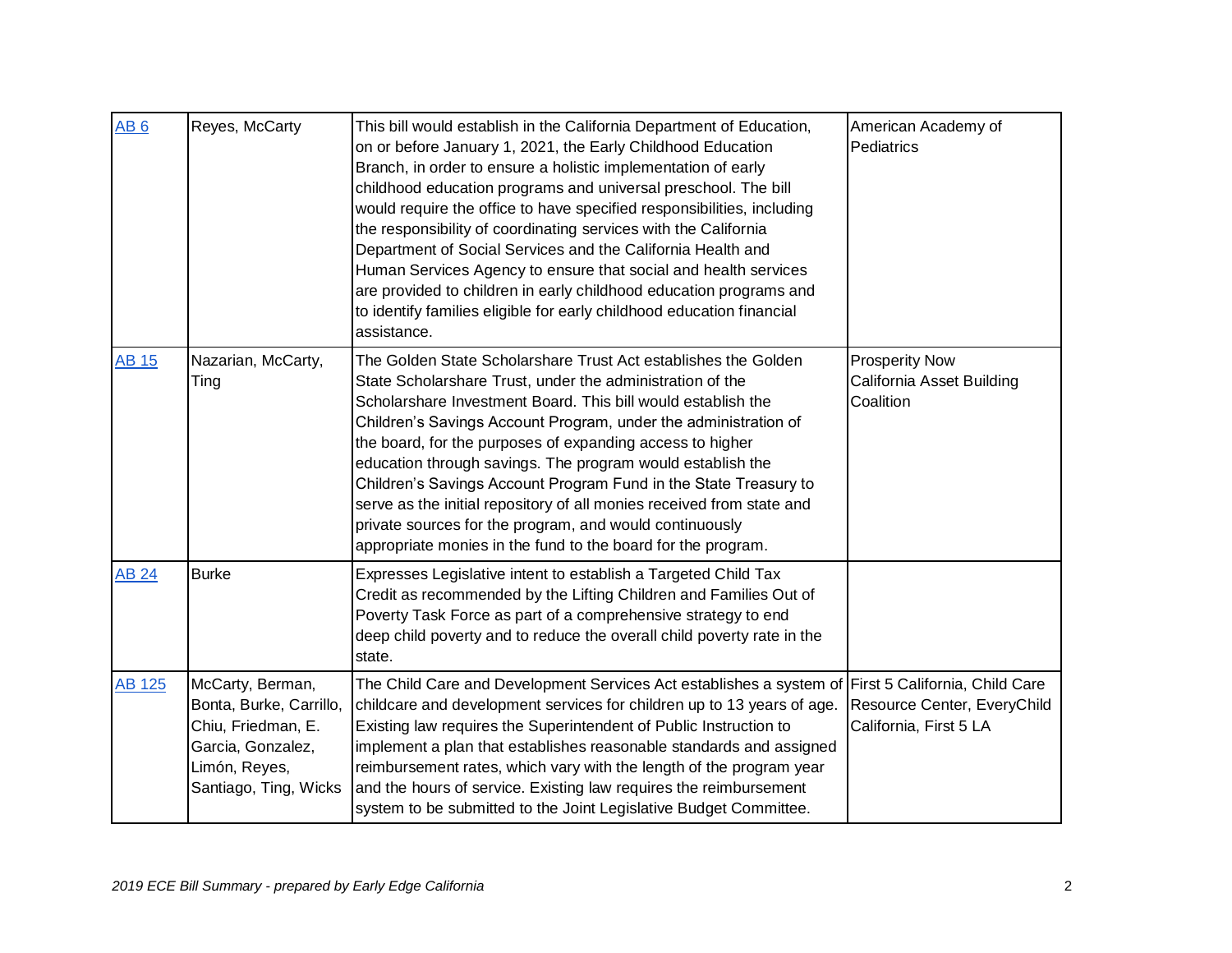|               |              | This bill would require the Superintendent to implement a<br>reimbursement system plan that establishes reasonable standards and<br>assigned reimbursement rates that would vary with additional factors,<br>including a quality adjustment factor to address the cost of staffing<br>ratios, as provided. The bill would require the reimbursement system<br>plan, including methodology, standards, county rate targets as<br>provided, and the total statewide funding amount necessary to reach<br>annual rate targets for all agencies to be annually submitted to the<br>Joint Legislative Budget Committee, on or before November 10. The<br>bill would require the plan to include a formula for annually adjusting<br>reimbursement rates, as provided. |                             |
|---------------|--------------|------------------------------------------------------------------------------------------------------------------------------------------------------------------------------------------------------------------------------------------------------------------------------------------------------------------------------------------------------------------------------------------------------------------------------------------------------------------------------------------------------------------------------------------------------------------------------------------------------------------------------------------------------------------------------------------------------------------------------------------------------------------|-----------------------------|
| <b>AB 190</b> | Ting         | Makes appropriations for the support of state government for the<br>2019-20 fiscal year, and other related provisions                                                                                                                                                                                                                                                                                                                                                                                                                                                                                                                                                                                                                                            |                             |
| <b>AB 197</b> | Weber        | Existing law provides that school districts offering kindergarten may<br>maintain kindergarten classes at different school sites for different<br>lengths of time. This bill would require, commencing with the 2022-23<br>school year, schools in school districts offering kindergarten and<br>charter schools serving pupils in early primary grades to implement at<br>least 1 full-day kindergarten program, thereby imposing a state-<br>mandated local program. The bill would provide that a minimum school<br>day for full-day kindergarten is the same number of minutes per school<br>day that is offered to pupils in 1st grade.                                                                                                                     |                             |
| AB 324        | Aguiar-Curry | Would amend existing law that allocates funds to the local child<br>care and development councils to address the professional support<br>of qualified early educators working with children in state<br>subsidized centers.                                                                                                                                                                                                                                                                                                                                                                                                                                                                                                                                      | First 5 CA                  |
| <b>AB 452</b> | Mullin       | Would declare the intent of the Legislature to enact legislation that<br>appropriates between \$25 million and \$35 million to create a grant<br>program to develop child care facilities that serve children from birth<br>to three years of age, of which no less than \$10 million to be<br>provided to Early Head Start program facilities to serve children                                                                                                                                                                                                                                                                                                                                                                                                 | EveryChild California, CHSA |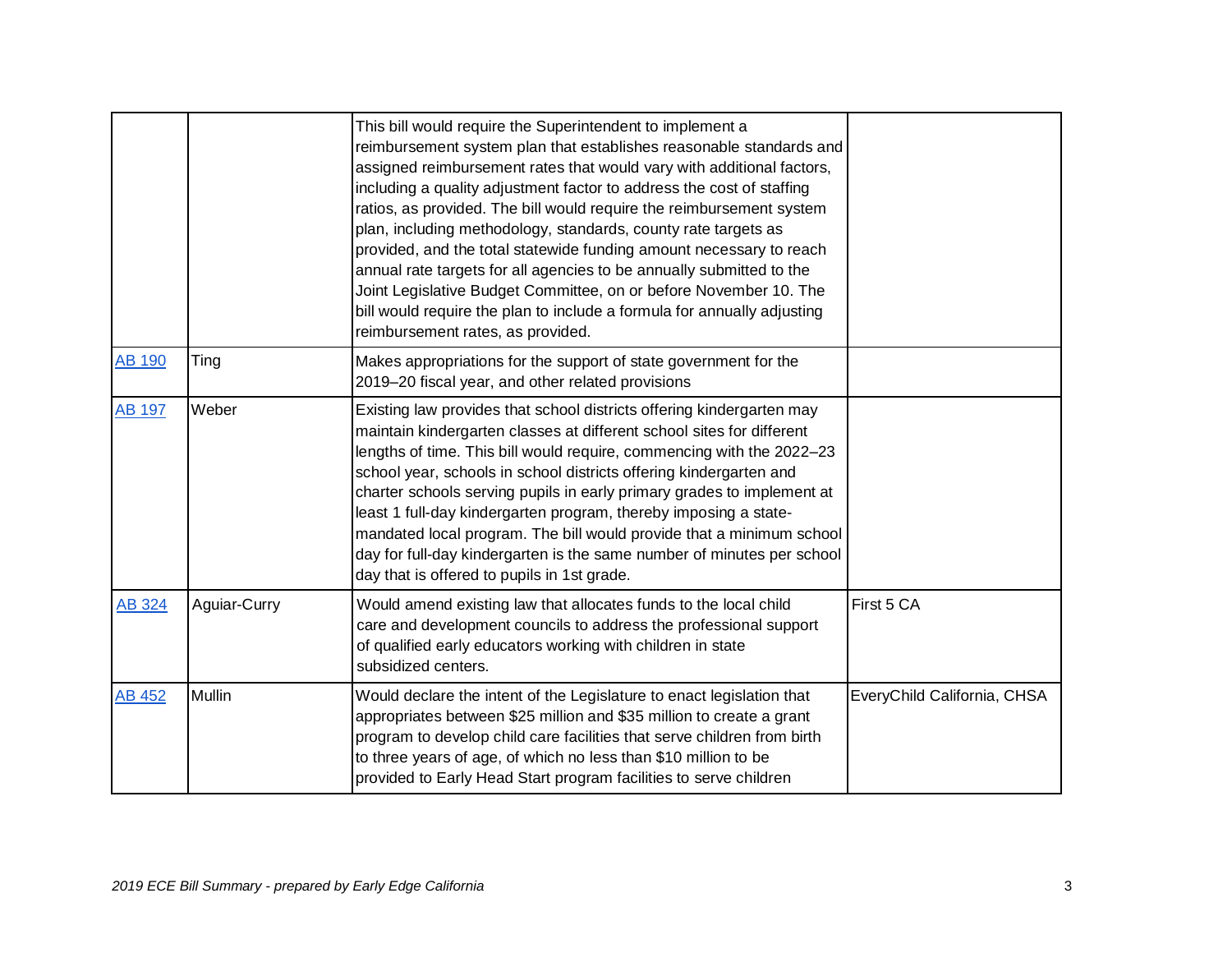| AB 842         | Limon, Eggman | Would require:<br>The reimbursement rate for meals served in schools and<br>child care centers and homes to be set at an equivalent<br>rate:<br>A school district, county office of education, or charter<br>school maintaining a child care and development program<br>to provide each needy child that attends program with one<br>nutritionally adequate free or reduced-price meal during<br>each program day;<br>Authorize a child care and development program, in order<br>to prevent hunger by providing nutritious meals to children,<br>to use funds made available to the program through any<br>federal or state program the purpose of which includes the<br>provision of meals to a child, or to do so at the expense of<br>the childcare and development program;<br>Each part-day and full day CSPP to provide each child<br>enrolled in the program access to at least 1 or 2 nutritious<br>meals per day;<br>Each school district or charter school maintaining a<br>transitional kindergarten program to provide each needy |  |
|----------------|---------------|------------------------------------------------------------------------------------------------------------------------------------------------------------------------------------------------------------------------------------------------------------------------------------------------------------------------------------------------------------------------------------------------------------------------------------------------------------------------------------------------------------------------------------------------------------------------------------------------------------------------------------------------------------------------------------------------------------------------------------------------------------------------------------------------------------------------------------------------------------------------------------------------------------------------------------------------------------------------------------------------------------------------------------------------|--|
|                |               | child with one nutritionally adequate free or reduced-price<br>meal per program day.                                                                                                                                                                                                                                                                                                                                                                                                                                                                                                                                                                                                                                                                                                                                                                                                                                                                                                                                                           |  |
| <b>AB 1001</b> | Ting          | Would rename local planning councils to "strategic planning<br>councils" and make changes to their composition and authority to<br>merge with other councils or QRIS local consortia for purposes of<br>conducting an annual county needs assessment.                                                                                                                                                                                                                                                                                                                                                                                                                                                                                                                                                                                                                                                                                                                                                                                          |  |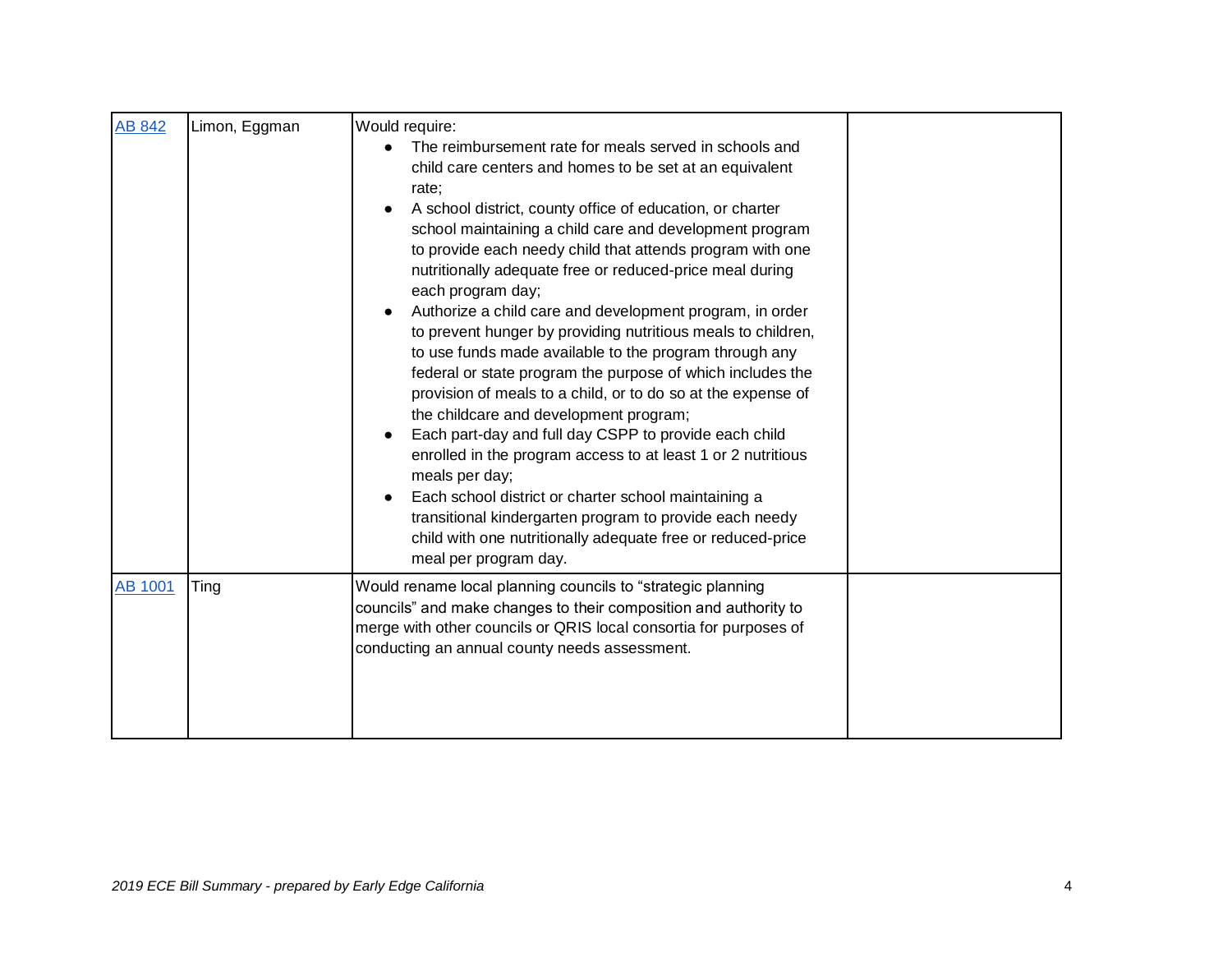| <b>AB 1085</b> | <b>McCarty</b> | Would authorize for inclusion within the educational enrichment<br>element of ASES and 21st Century Community Learning Centers<br>(CLCs) youth development activities that promote healthy choices<br>and behaviors in order to prevent and reduce substance use and<br>improve school retention and performance                                                                                                                                                                                                                                                                                                                                                                                                                                                                                                                                                                                                                                                                                                                                                                                                                                                                                                                                                                                                                                                                                         |  |
|----------------|----------------|----------------------------------------------------------------------------------------------------------------------------------------------------------------------------------------------------------------------------------------------------------------------------------------------------------------------------------------------------------------------------------------------------------------------------------------------------------------------------------------------------------------------------------------------------------------------------------------------------------------------------------------------------------------------------------------------------------------------------------------------------------------------------------------------------------------------------------------------------------------------------------------------------------------------------------------------------------------------------------------------------------------------------------------------------------------------------------------------------------------------------------------------------------------------------------------------------------------------------------------------------------------------------------------------------------------------------------------------------------------------------------------------------------|--|
| <b>AB 1466</b> | Irwin          | Existing law establishes the California Longitudinal Pupil Achievement<br>Data System and requires a local educational agency to retain all data<br>necessary to compile reports required by specified federal laws,<br>including, but not limited to, dropout and graduation rates. This bill<br>would, upon an appropriation in the Budget Act or another statute for<br>this purpose, require the Governor to establish a statewide student<br>longitudinal database taskforce. The taskforce would include<br>representatives of elementary, secondary, and postsecondary<br>education systems and employee groups in the state and of specified<br>state agencies. The bill would authorize the taskforce to establish<br>working groups that include outside stakeholders to address topics as<br>determined by the taskforce. The bill would require the taskforce to<br>initially meet on or before July 1, 2020, and would specify objectives<br>for the taskforce to meet within timeframes set forth in the bill,<br>including developing a plan for a scope of work and preparing a report<br>with recommendations by the taskforce of an implementation plan for<br>the structure of, governance of, access to, and metrics included in, a<br>database system. This bill would require the taskforce to submit the<br>report to the Legislature and the Governor on or before July 1, 2022. |  |
| <b>SB2</b>     | Glazer         | Expresses legislative intent to establish the Statewide Longitudinal<br>Student Database to:<br>Collect and store data regarding individual students as they<br>matriculate through Preschool-20 and in the workforce; and<br>Encourage education stakeholders to use such data to<br>develop innovative approaches, services and programs that<br>may have the potential to deliver education that is cost<br>effective and responsive to the needs to students                                                                                                                                                                                                                                                                                                                                                                                                                                                                                                                                                                                                                                                                                                                                                                                                                                                                                                                                         |  |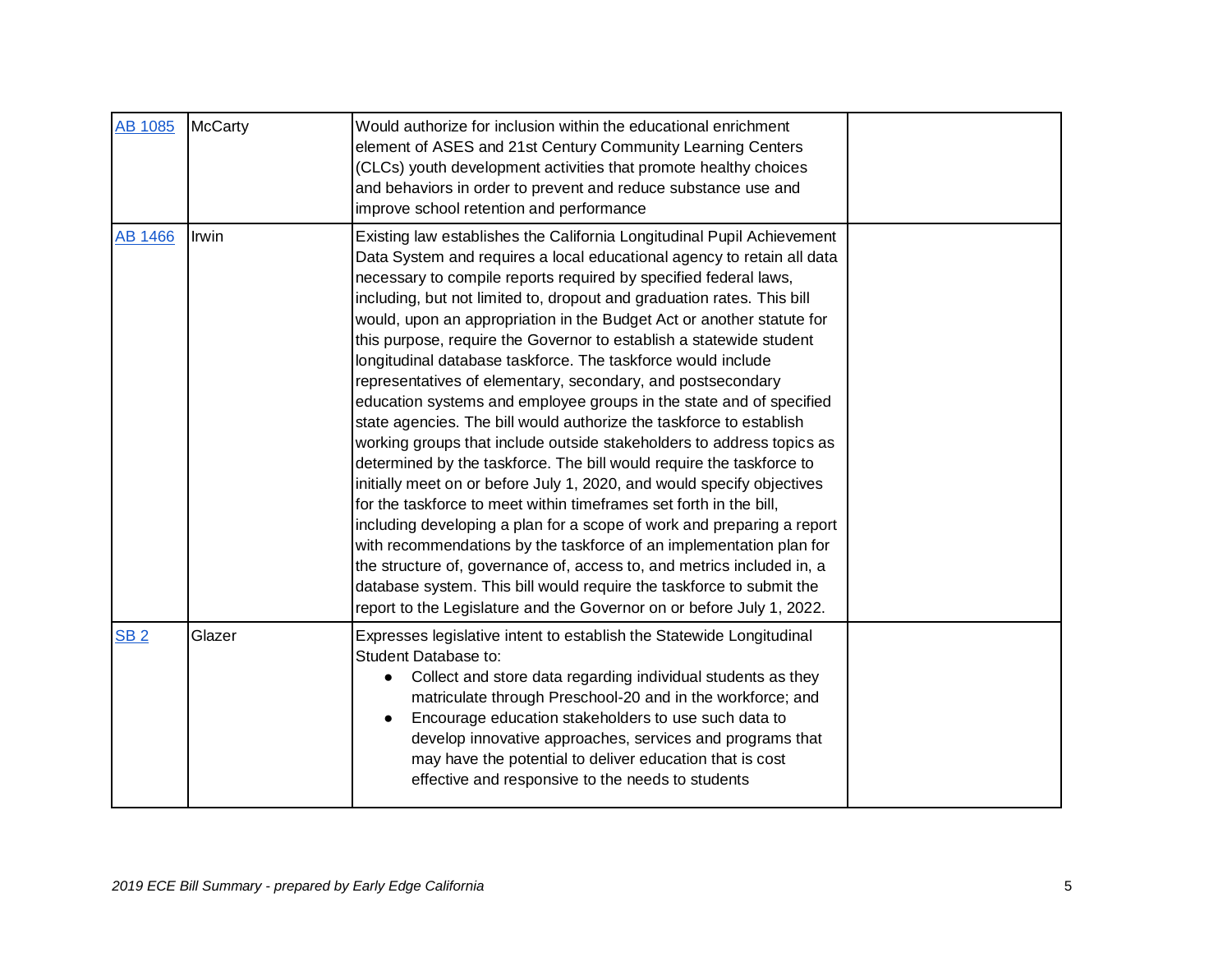| <b>SB 14</b>  | Glazer   | This bill would enact the Higher Education Facilities Bond Act of<br>2020, which, upon approval by the state electorate, would authorize<br>the issuance of state general obligation bonds in an amount not to<br>exceed \$8 billion, with one-half of the amount designated for the<br>University of California and the Hastings College of the Law and the<br>other half designated for the California State University, for<br>purposes similar to those specified in the Higher Education<br>Facilities Bond Act of 1986, the Higher Education Facilities Bond<br>Act of 1988, and the Higher Education Facilities Bond Act of June<br>1992, to be issued and sold in a manner similar to that provided<br>under those acts.                                                                                                                                                                                                                                                                                                                                                                                                                                                                                                                                                                                                                                                                                                                                                                               |                                                                            |
|---------------|----------|----------------------------------------------------------------------------------------------------------------------------------------------------------------------------------------------------------------------------------------------------------------------------------------------------------------------------------------------------------------------------------------------------------------------------------------------------------------------------------------------------------------------------------------------------------------------------------------------------------------------------------------------------------------------------------------------------------------------------------------------------------------------------------------------------------------------------------------------------------------------------------------------------------------------------------------------------------------------------------------------------------------------------------------------------------------------------------------------------------------------------------------------------------------------------------------------------------------------------------------------------------------------------------------------------------------------------------------------------------------------------------------------------------------------------------------------------------------------------------------------------------------|----------------------------------------------------------------------------|
| <b>SB73</b>   | Mitchell | Makes appropriations for the support of state government for the<br>2019-20 fiscal year                                                                                                                                                                                                                                                                                                                                                                                                                                                                                                                                                                                                                                                                                                                                                                                                                                                                                                                                                                                                                                                                                                                                                                                                                                                                                                                                                                                                                        |                                                                            |
| <b>SB 174</b> | Leyva    | The Child Care and Development Services Act establishes a system of<br>childcare and development services for children up to 13 years of age,<br>and requires the Superintendent of Public Instruction to implement a<br>plan establishing assigned reimbursement rates, per unit of average<br>daily enrollment, to be paid by the state to provider agencies for the<br>provision of those services. Existing law requires the Superintendent to<br>implement a plan that establishes reasonable standards and assigned<br>reimbursement rates, which vary with the length of the program year<br>and the hours of service. Existing law requires the reimbursement<br>system to be submitted to the Joint Legislative Budget Committee.<br>This bill would require the Superintendent to implement a<br>reimbursement system plan that establishes reasonable standards and<br>assigned reimbursement rates that would vary with additional factors,<br>including a quality adjustment factor to address the cost of staffing<br>ratios, as provided. The bill would require the reimbursement system<br>plan, including methodology, standards, county rate targets as<br>provided, and the total statewide funding amount necessary to reach<br>annual rate targets for all agencies to be annually submitted to the<br>Joint Legislative Budget Committee, on or before November 10. The<br>bill would require the plan to include a formula for annually adjusting<br>reimbursement rates, as provided. | <b>Child Care Resource</b><br>Center, EveryChild<br>California, First 5 CA |